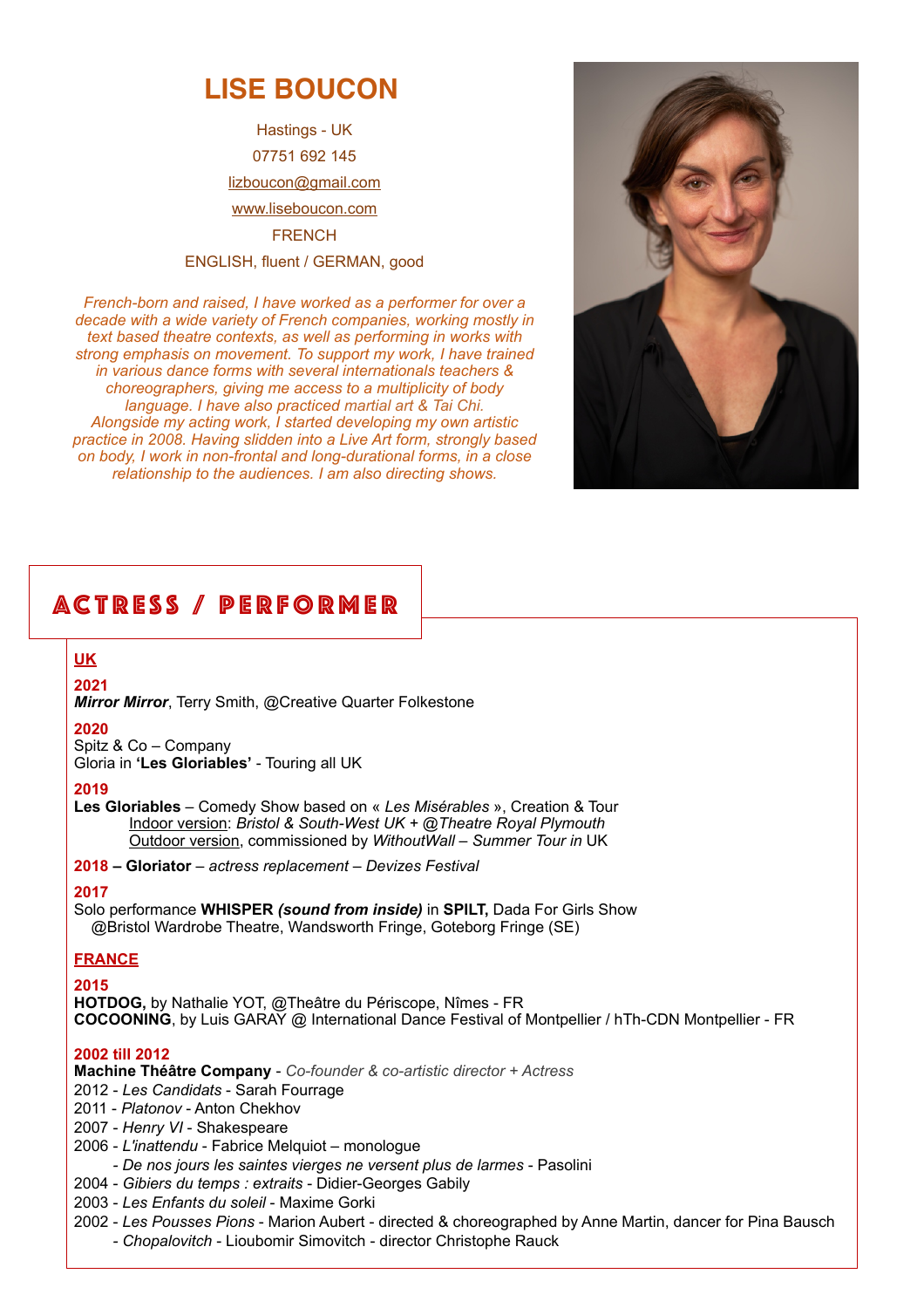# OTHER EXPERIENCES AS PERFORMER

**2009** - *Le Chant des Chants*, traduction by Henry Meschonic directed - Yan Allégret, Cie So Weiter

- **2008** *Frontières*, duo choreographed by Sylvestre Akakpo (TOGO)
- **2005** *Etre Humain* Emmanuel Darley directed Jean-Marc Bourg, Cie Labyrinthes
- **2004** *Le Dragon* Evgueni Schwartz directed Christophe Rauck
- **2003** *Une soirée chez Dumas le père* Pierre Astrier, F. Macherey, Cie In Situ
- **2002** *Félicité* Jean Audureau Julie Broschen
- **2001** *Un Timon d'Athènes* Shakespeare Marc Baylet

## EDUC ATION AND TR AINING

#### THEATRE - **1999-2002**

National High School of Dramatic Art, Montpellier – FRANCE Professional drama training (theatre, text, voice, song, dance, clown…) Certificate - Bachelor's Degree

DANCE (ballet & contemporary) - **from 1986 till today…**

*National Ballet High School in Munich* (Germany), *Iwanson Tanz Schule* (Munich), **Janett Panetta** (Pina Bausch Company) … Hélène Cathala, Michèle Murray, Joanne Leighton & Fabrice Ramalingom, David Zambrano, etc.

#### LIFE LONG TRAINING

#### **theatre, dance**

**improvisation, composition, Live Art**

Yann Lheureux (FR). **Ballets C de la B** (BE). Mario Garcia Saez (ES). **Odile Duboc** (FR). **Mark Tompkins** & Vincent Mantsoé, (FR). Marcelo Evelin, (ARG)

Rasmus Ölme, (SE). Lisbeth Gruwez, (BE). Jonathan Burrows & Matteo Fargion, (UK+IT). Felix Ruckert (GE)

**FrankoB (**UK), Vest&Page (GE). **Marilyn Arsem** (US). Gareth Cutter & Paul HUGHES (UK). Mathieu Hocquemiller (FR). Jill Greenhalgh & Suzon Fuchs, (UK+AUS).

**Juan Navarro** (ES+FR). Laurent Berger (FR). Pedagogues Moscow's GITIS. Mladen Materic. Viviane de Muynck. J.M. Rabeux

## La Belle Ouvrage (FR)

CULTUR AL MANAGEMENT

*Practice of European Cooperation International training program: Collaboration, European Institutions (Europe Creative, FEDER, FSE, Ecoc…), networking…*

#### **2012-2013**

**2016-2017**

IMPGT – University Aix-Marseille (FR) Management for Cultural Organisations & Manifestations Diploma with honour - NVQ Level 5

## OTHER PHYSICAL PRACTICES

Viet Vo Dong (martial art), Tai Chi, swimming & Meditation

**1997** - Driving Licence